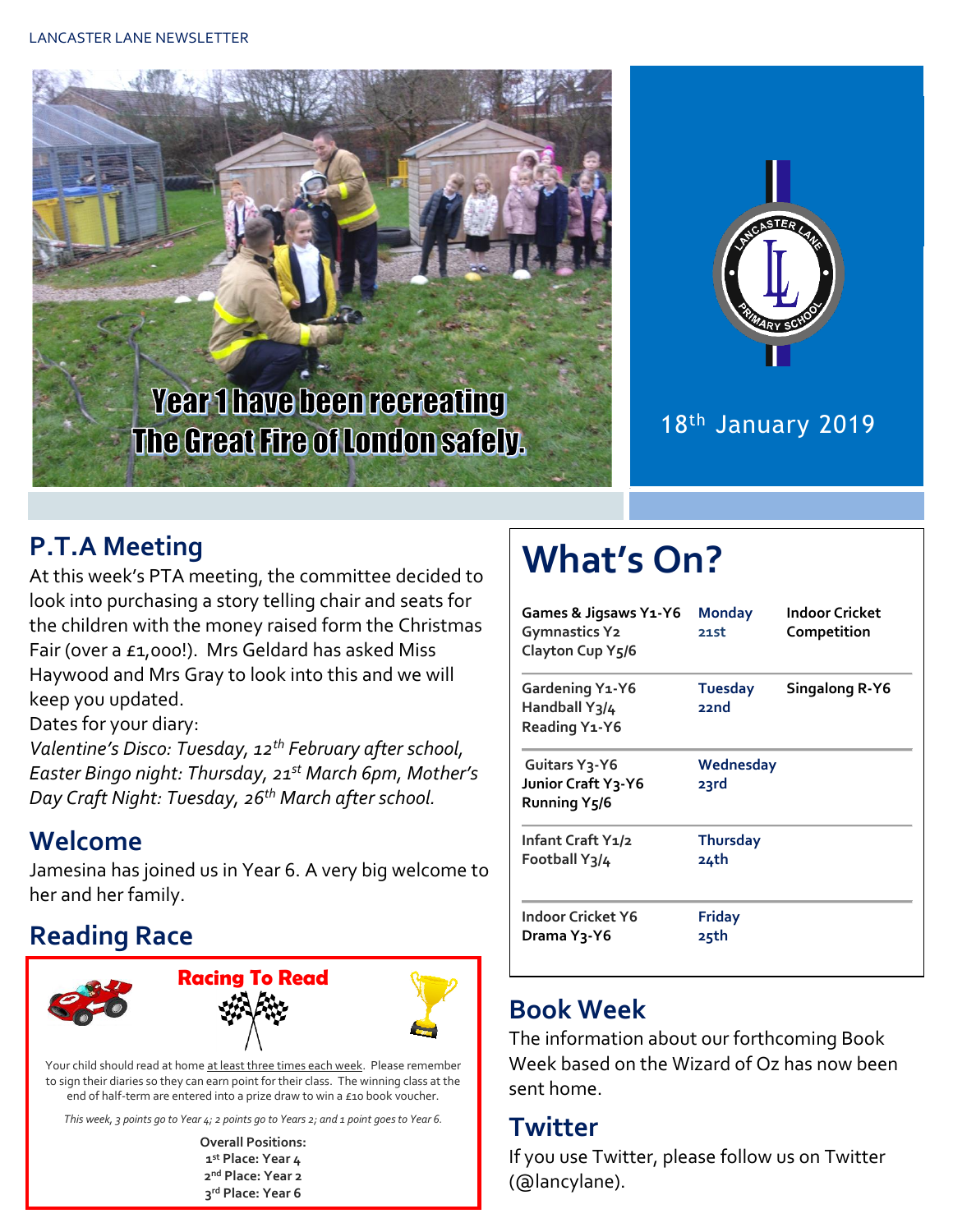#### **Staffing News**

There was a very strong field of applications for our Breakfast Club and Stoppers After School Club assistant positions. After very careful deliberation, Mrs Tickle was promoted to Breakfast Club manager, Mrs Ingram to Breakfast Club assistant and Mrs Carridge to Stoppers After School Club Assistant.

#### **Stoppers News**

After seven years, today we sadly say goodbye to Mrs Deborah Pilkington who is leaving us to take up a similar role in a setting nearer her home and where she works as a welfare assistant. Mrs Pilkington has been a popular and hard working member of the Lancy Lane team and will be missed by staff and children alike; I know she is leaving with a heavy heart. On behalf of the staff, children and governors I would like to thank her for her hard work, enthusiasm and ideas whilst working in our After School Club and during her time as a welfare assistant and I am sure you will join with me in wishing her every success and happiness for the future. Goodbye and good luck, Mrs Pilkington.

## **Cuerden Valley Park Events**

**Wildlife Watch Group – What's the Track** *10th February – 2.00pm – The Barn, Berkely Drive - £2* A guide to finding and identifying animal tracks in mud. **Wildlife Watch Group – What's in the Bucket?** *10th March – 2.00pm – The Barn, Berkeley Drive - £2* Checking out the contents of the Beetle Bucket buried in 2017.

All events are suitable for children aged 8-13 years. Please wear suitable clothing and footwear as may be outdoors. To book onto any of these events please text 07810 250754 or email [watch@lancswt.org.uk](mailto:watch@lancswt.org.uk)

#### **Tower Wood**

Please return the completed medical forms to school as soon as possible. A reminder that the final balance is due by Monday, 11th February.



Y6 have been looking for European Cities.



Year 4 have been making a Roman Mosaic.



Each child in Y<sub>5</sub> made their own Mayan mask.